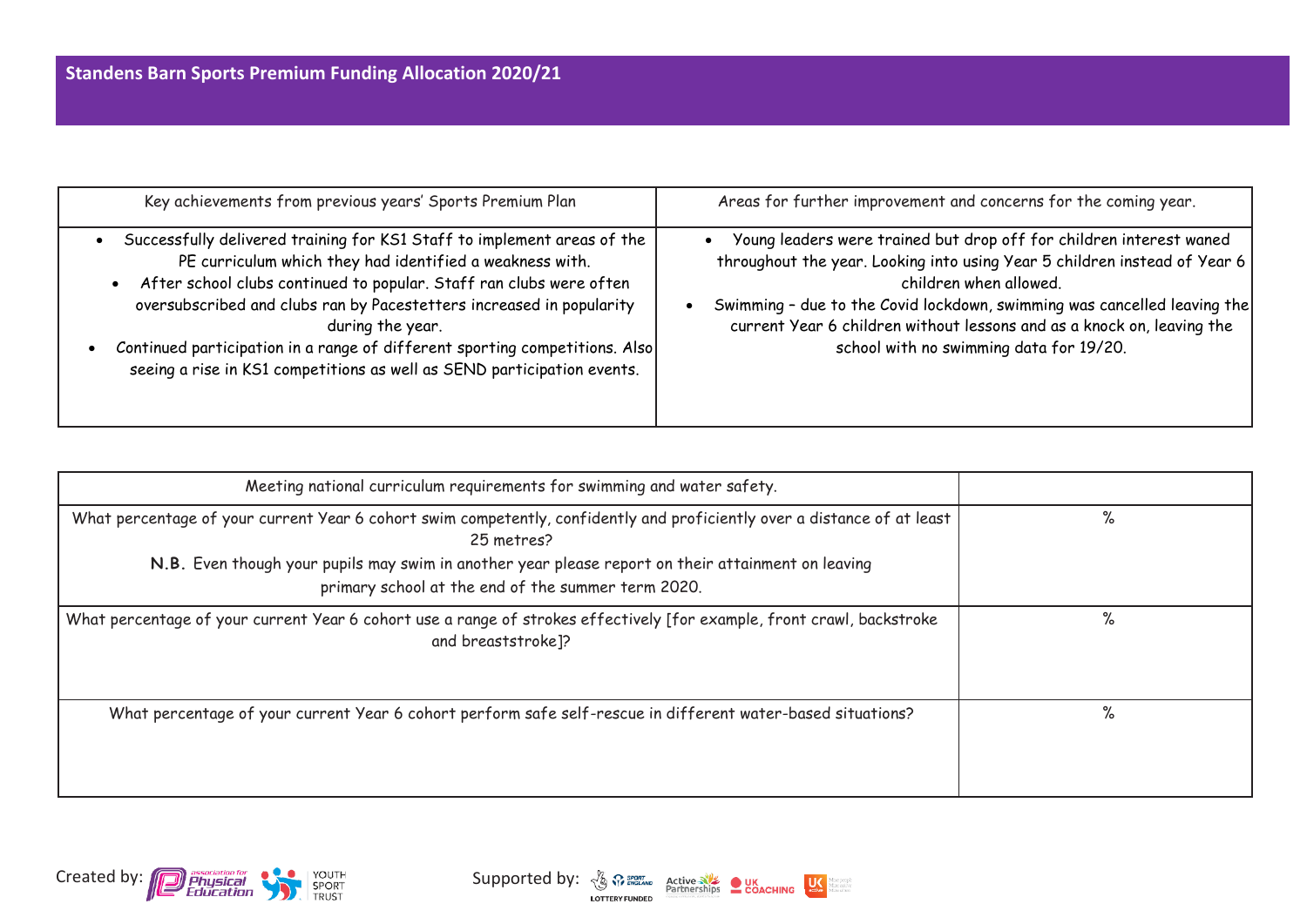| Schools can choose to use the Primary PE and Sport Premium to provide additional provision for swimming but this must<br>be for activity over and above the national curriculum requirements. Have you used it in this way? | Yes |
|-----------------------------------------------------------------------------------------------------------------------------------------------------------------------------------------------------------------------------|-----|
|                                                                                                                                                                                                                             |     |



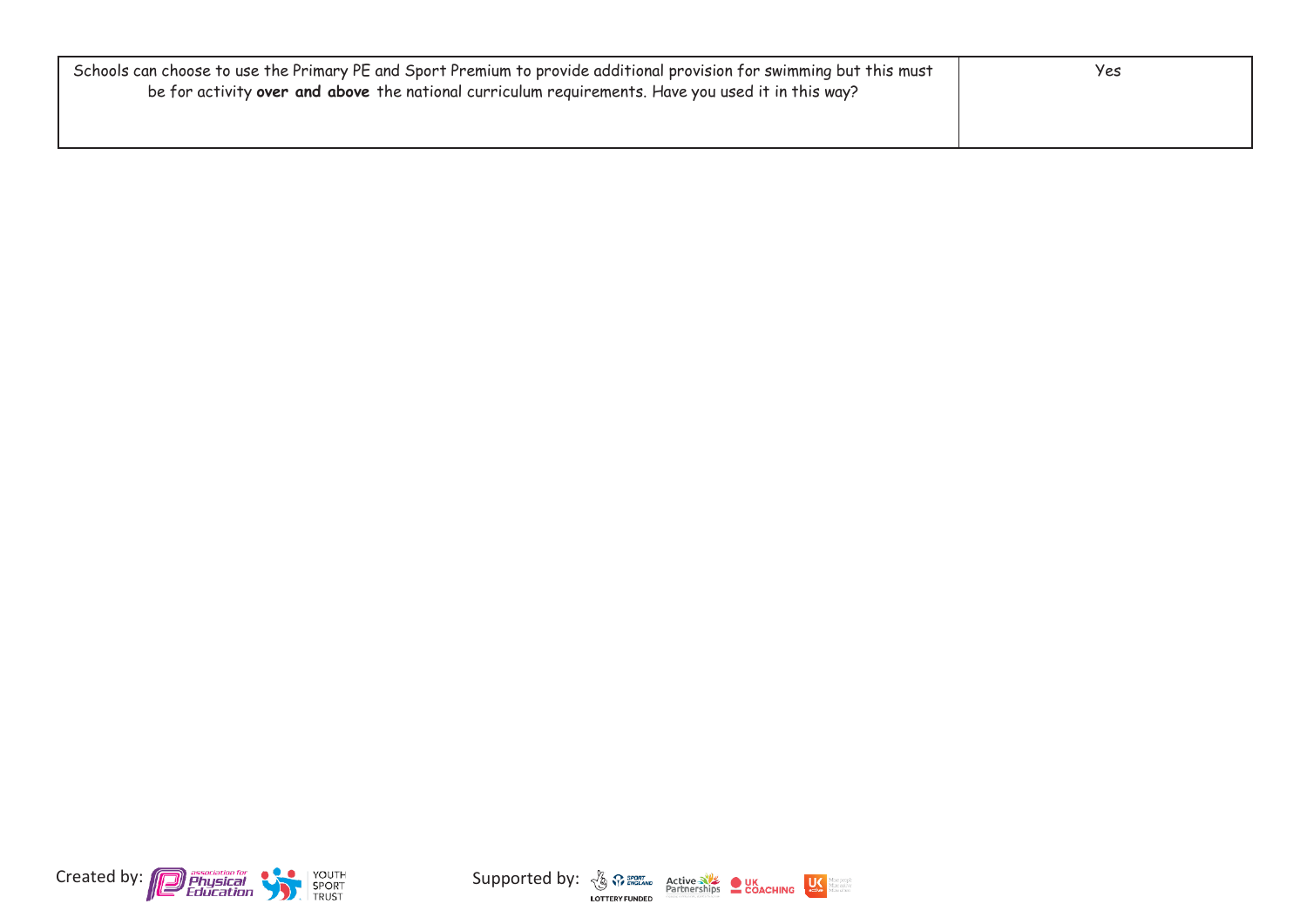## **Action Plan and Budget Tracking**

Created by: **Contract of the Supported by:**  $\frac{1}{2}$  Contract Business Contract Business Contract Business Contract Business Contract Business Contract Business Contract Business Contract Business Contract Business Contra

Capture your intended annual spend against the 5 key indicators. Clarify the success criteria and evidence of impact that you intend to measure to evaluate for pupils today and for the future.

| Academic Year: 2020/21                                                                                                                                                                        | Total fund allocated: £19,050                                                                                                                                        |                                                                                                                                                                       | Date Updated: September 2020                                                                      |                                             |
|-----------------------------------------------------------------------------------------------------------------------------------------------------------------------------------------------|----------------------------------------------------------------------------------------------------------------------------------------------------------------------|-----------------------------------------------------------------------------------------------------------------------------------------------------------------------|---------------------------------------------------------------------------------------------------|---------------------------------------------|
| Key indicator 1: The engagement of all pupils in regular physical activity - Chief Medical Officer guidelines recommend that                                                                  | Percentage of total allocation:                                                                                                                                      |                                                                                                                                                                       |                                                                                                   |                                             |
|                                                                                                                                                                                               | primary school pupils undertake at least 30 minutes of physical activity a day in school                                                                             |                                                                                                                                                                       |                                                                                                   | £4100 - 15%                                 |
| <b>Intent</b>                                                                                                                                                                                 | Implementation                                                                                                                                                       |                                                                                                                                                                       | <b>Impact</b>                                                                                     |                                             |
| Your school focus should be clear<br>what you want the pupils to know<br>and be able to do and about<br>what they need to learn and to<br>consolidate through practice:                       | Make sure your actions to achieve<br>are linked to your intentions:                                                                                                  | <b>Funding</b><br>allocated:                                                                                                                                          | Evidence of impact: what do<br>pupils now know and what can<br>they now do? What has<br>changed?: | Sustainability and suggested<br>next steps: |
| To increase co-ordination and<br>cardiovascular competition throughout<br>the school day.<br>(Breakfast Club, sensory circuits, after<br>school club and lunchtimes).                         | Reflex boards to be hired once again.<br>This gives the children an opportunity<br>to use these in both lessons and out<br>of lessons.                               | £2600 over 3<br>years.                                                                                                                                                |                                                                                                   |                                             |
| To provide support, development and<br>training for the Young Leaders<br>initiative:<br>Training of new Young Leader<br>cohort in Term 1.<br>Resources to deliver Young<br>Leaders' sessions. | New Young Leader cohort trained<br>when 'Active Playgrounds' can be<br>resumed.<br>Money allocated to train new cohort<br>for the coming year and following<br>year. | <b>Young Leaders</b><br>Training 'bolt on' <br>$costs = £150$<br>Northampton<br>SSP affiliation<br>with Youth<br>Sports Trust<br>membership =<br>£350<br>Total = £500 |                                                                                                   |                                             |

LOTTERY FUNDED

 $U\zeta$ dore people<br>dore active<br>dore of ten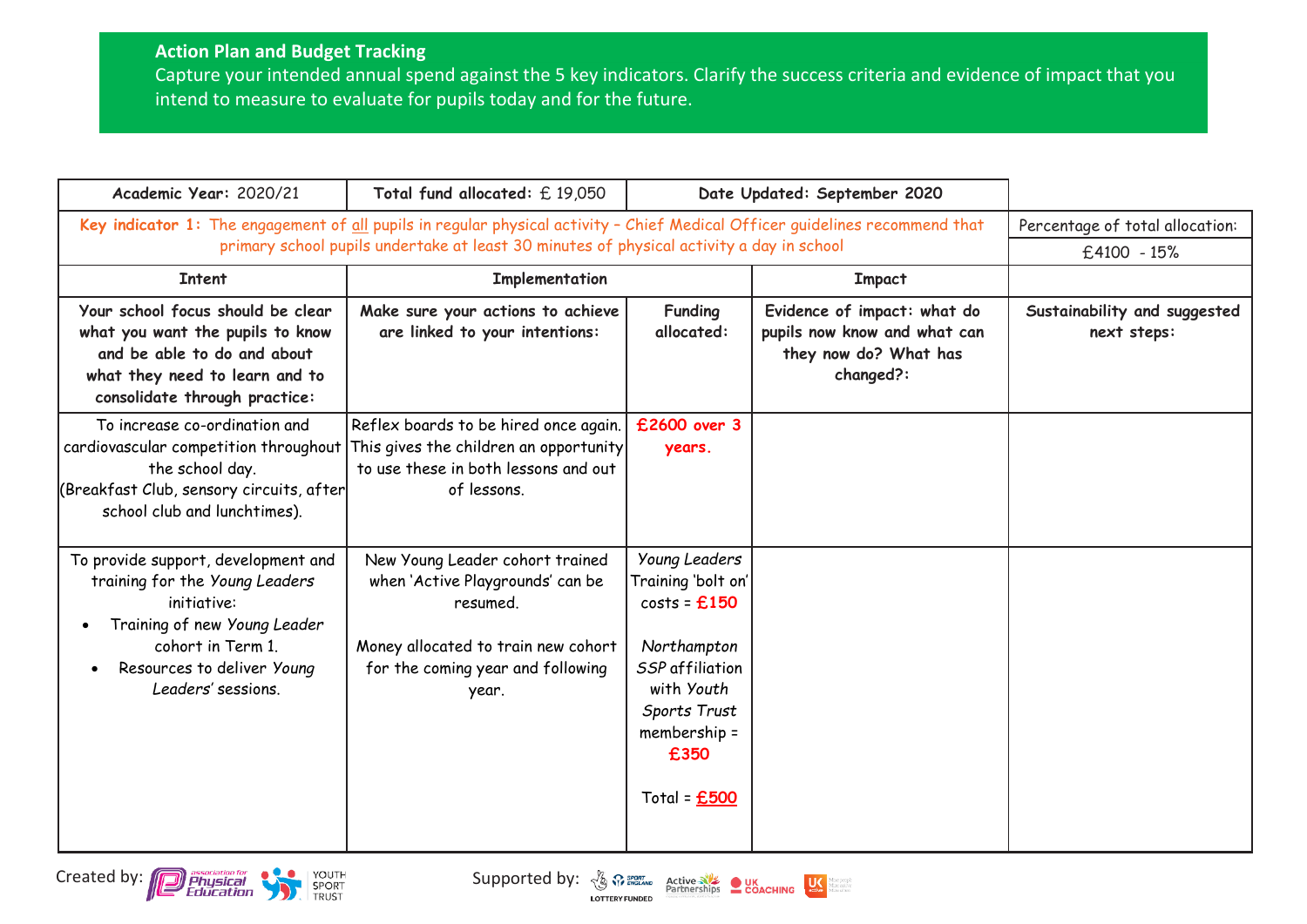| Big Events to be celebrated with<br>initiatives such as:<br>2021 Olympics<br>2021 Euro Football Championships                                                                                                                       | With the cancellation of both these<br>events, money has been allocated to<br>allow for events/tournaments to take<br>place and run along side the<br>tournaments if/when they take place.<br>Extra funding allocated if the whole<br>school revisits the 'Japan' topic which<br>may allow a specialist coach to work<br>with the children. | £2790                 |                                                                                                   |                                             |
|-------------------------------------------------------------------------------------------------------------------------------------------------------------------------------------------------------------------------------------|---------------------------------------------------------------------------------------------------------------------------------------------------------------------------------------------------------------------------------------------------------------------------------------------------------------------------------------------|-----------------------|---------------------------------------------------------------------------------------------------|---------------------------------------------|
|                                                                                                                                                                                                                                     | Key indicator 2: The profile of PESSPA being raised across the school as a tool for whole school improvement                                                                                                                                                                                                                                |                       |                                                                                                   | Percentage of total allocation:             |
|                                                                                                                                                                                                                                     |                                                                                                                                                                                                                                                                                                                                             |                       |                                                                                                   | $£1600 - 5%$                                |
| <b>Intent</b>                                                                                                                                                                                                                       | Implementation                                                                                                                                                                                                                                                                                                                              |                       | <b>Impact</b>                                                                                     |                                             |
| Your school focus should be clear what<br>you want the pupils to know and be<br>able to do and about<br>what they need to learn and to<br>consolidate through practice:                                                             | Make sure your actions to achieve<br>are linked to your intentions:                                                                                                                                                                                                                                                                         | Funding<br>allocated: | Evidence of impact: what do<br>pupils now know and what can<br>they now do? What has<br>changed?: | Sustainability and suggested<br>next steps: |
| To ensure all pupils are able to access<br>high quality, active and well-resourced<br>PE lessons throughout the school.<br>On-going.<br>Dedicated TLR position for the<br>implementation of the SBPS Sports<br>Premium Action Plan. | AH to cotinue in the role of PE Co-<br>ordinator with a TLR for the co-<br>ordination of Sports Premium Grant<br>funding.                                                                                                                                                                                                                   | £1600                 |                                                                                                   |                                             |

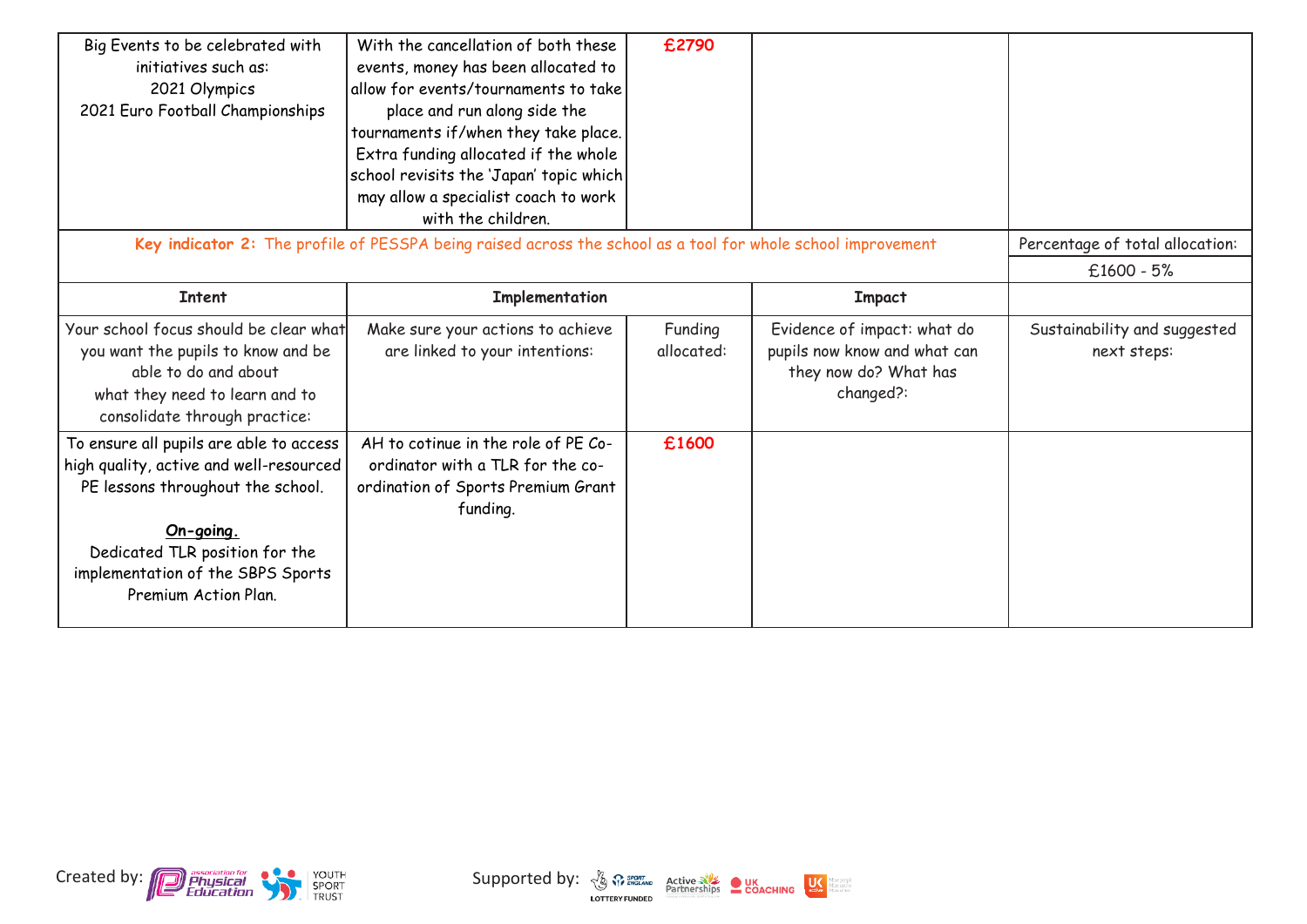| Key indicator 3: Increased confidence, knowledge and skills of all staff in teaching PE and sport                                                                                                      |                                                                                                                                                                                                                                                                                                                                                                                                                                                                              |                       | Percentage of total allocation:                                                                   |                                             |
|--------------------------------------------------------------------------------------------------------------------------------------------------------------------------------------------------------|------------------------------------------------------------------------------------------------------------------------------------------------------------------------------------------------------------------------------------------------------------------------------------------------------------------------------------------------------------------------------------------------------------------------------------------------------------------------------|-----------------------|---------------------------------------------------------------------------------------------------|---------------------------------------------|
|                                                                                                                                                                                                        |                                                                                                                                                                                                                                                                                                                                                                                                                                                                              |                       |                                                                                                   | £4940 - 18%                                 |
| <b>Intent</b>                                                                                                                                                                                          | Implementation                                                                                                                                                                                                                                                                                                                                                                                                                                                               |                       | <b>Impact</b>                                                                                     |                                             |
| Your school focus should be clear<br>what you want the pupils to know<br>and be able to do and about<br>what they need to learn and to<br>consolidate through practice:                                | Make sure your actions to<br>achieve are linked to your<br>intentions:                                                                                                                                                                                                                                                                                                                                                                                                       | Funding<br>allocated: | Evidence of impact: what do<br>pupils now know and what<br>can they now do? What has<br>changed?: | Sustainability and suggested<br>next steps: |
| Continue to up-skill teachers' subject<br>and pedagogical knowledge in areas of<br>the Standens Barn PE curriculum.<br><b>Time Scale</b><br>Pacesetters KS1 (Terms 1-6)                                | AH to source a Pacesetters coach<br>(Terms 1-6) Coaches and teachers<br>will work together to carry out<br>collaborative planning, demonstrate<br>a range of skills such as, basketball<br>and dance teaching skills and<br>evaluate and monitor progress.<br>After the school year 19/20 was<br>curtailed, it is important that we<br>continue to support KS1 teachers<br>with PE as they missed half of the<br>year due to Covid19.<br>AH to continue to monitor this over | £2,340                |                                                                                                   |                                             |
|                                                                                                                                                                                                        | the coming year and look at the<br>prospect of new coaches.                                                                                                                                                                                                                                                                                                                                                                                                                  |                       |                                                                                                   |                                             |
| Support the delivery of 'High Quality'<br>PE lessons by providing resources/<br>equipment to ensure every child is<br>actively engaged in physical activity.<br>YOUTH<br>Created by: <b>D</b> Physical | The school continues to operate on a<br>policy that all children should have<br>access to equipment in every lesson.<br>Although there has been a recent<br>stock take of the PE cupboard by<br>RC, funds have been allocated to<br>allow for any additional equipment to<br>be purchased. This also gives the<br>teaching staff confidence to be<br>more inventive and ambitious with<br>their PE lessons.<br>Supported by:<br><b>LAS SPORT</b>                             | £1000                 | Active Nie LK LK Magazine                                                                         |                                             |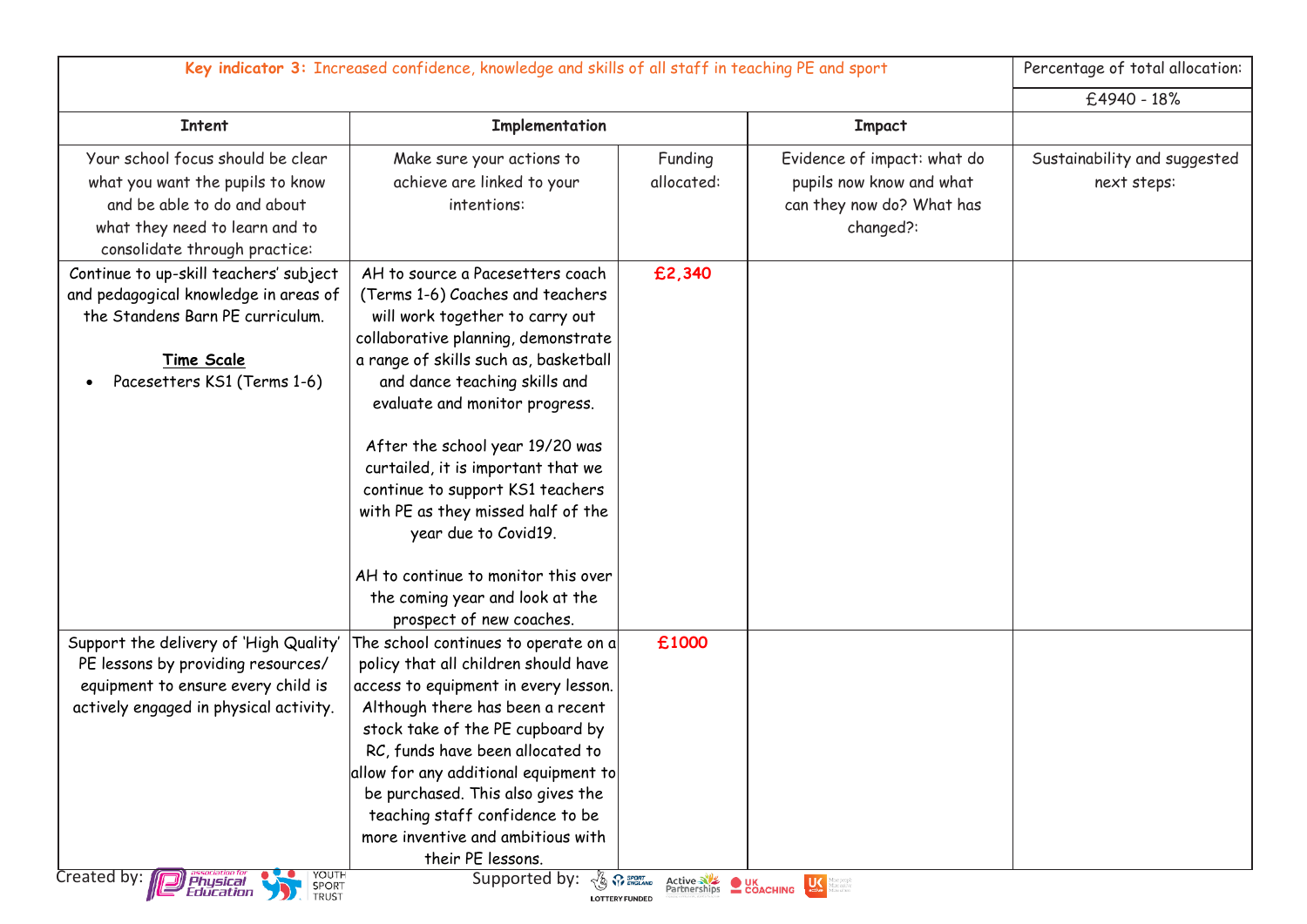| Key indicator 4: Broader experience of a range of sports and activities offered to all pupils                                                                                                                                        |                                                                                                                                       |                                                                                                             |                                                                                                   | Percentage of total allocation:             |
|--------------------------------------------------------------------------------------------------------------------------------------------------------------------------------------------------------------------------------------|---------------------------------------------------------------------------------------------------------------------------------------|-------------------------------------------------------------------------------------------------------------|---------------------------------------------------------------------------------------------------|---------------------------------------------|
|                                                                                                                                                                                                                                      |                                                                                                                                       |                                                                                                             |                                                                                                   | $£17,386 - 63%$                             |
| <b>Intent</b>                                                                                                                                                                                                                        | Implementation                                                                                                                        |                                                                                                             | <b>Impact</b>                                                                                     |                                             |
| Your school focus should be clear<br>what you want the pupils to know<br>and be able to do and about<br>what they need to learn and to<br>consolidate through practice:                                                              | Make sure your actions to<br>achieve are linked to your<br>intentions:                                                                | Funding<br>allocated:                                                                                       | Evidence of impact: what do<br>pupils now know and what<br>can they now do? What has<br>changed?: | Sustainability and suggested<br>next steps: |
| SBPS to subsidise clubs throughout the Pacesetter to continue to run clubs<br>year to allow children to access a range<br>of different sports.<br>The rationale is to ease the burden<br>often placed of parents.                    | both pre and post school to allow<br>the children access to a range of<br>sports. Current proposals are stated<br>within the funding. | Yoga: £1228<br>Football/Dodgeb<br>all: £950<br><b>Gymnastics:</b><br>£1140<br>Mega<br>mindsetters:<br>£1228 |                                                                                                   |                                             |
| Swimming transport.<br>After last year's cancellation of<br>swimming, there will be no 'catch up'<br>swimming this year.<br>AH will inquire into Swimming Lesson<br>availability and viability for both Year 5<br>and Year 6 pupils. | Money to be used to transport<br>children to and from school to<br>swimming venue.                                                    | £2,200                                                                                                      |                                                                                                   |                                             |

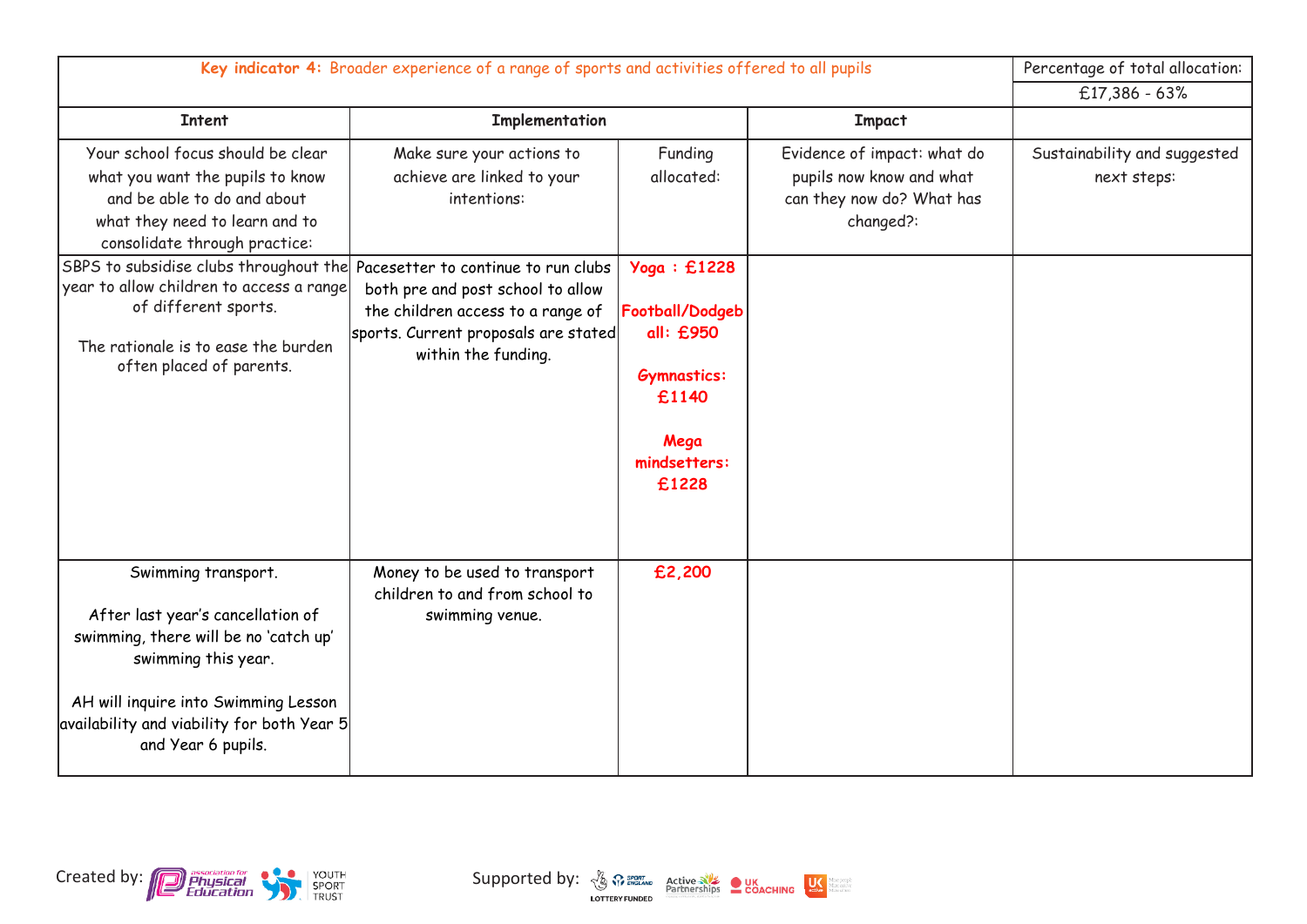| To provide an even wider range of        | All clubs run by   |  |
|------------------------------------------|--------------------|--|
| extra-curricular sports clubs in KS1 and | school staff will  |  |
| KS2 throughout the year.                 | incur no cost      |  |
|                                          |                    |  |
|                                          | Outdoor activity   |  |
|                                          | life skills club.  |  |
|                                          | (Community link    |  |
|                                          | Northampton        |  |
|                                          | <b>White Water</b> |  |
|                                          | rafting centre)    |  |
|                                          | £1,250             |  |
|                                          |                    |  |
|                                          | Some extra-        |  |
|                                          | curricular clubs   |  |
|                                          | (e.g. Before-      |  |
|                                          | School, Sea        |  |
|                                          | Cadet Level 1      |  |
|                                          | training, Tennis   |  |
|                                          | etc) may be        |  |
|                                          | subsidised by      |  |
|                                          | Sport Premium      |  |
|                                          | Grant funding to   |  |
|                                          | keep the costs as  |  |
|                                          | low as possible    |  |
|                                          | for pupils $=$     |  |
|                                          | £250.              |  |
|                                          |                    |  |
|                                          | Limelight dance    |  |
|                                          | company to run a   |  |
|                                          | 12 week dance      |  |
|                                          | programme every    |  |
|                                          | term over the      |  |
|                                          | course of the      |  |
|                                          | year.              |  |
|                                          | Funded by the      |  |
|                                          | Sports premium.    |  |
|                                          |                    |  |

Created by: **Consumer Consumer Consumer Supported by:**  $\frac{N}{2}$   $\frac{N}{2}$   $\frac{P_{\text{outflow}}}{P_{\text{outflow}}}$  **COACHING**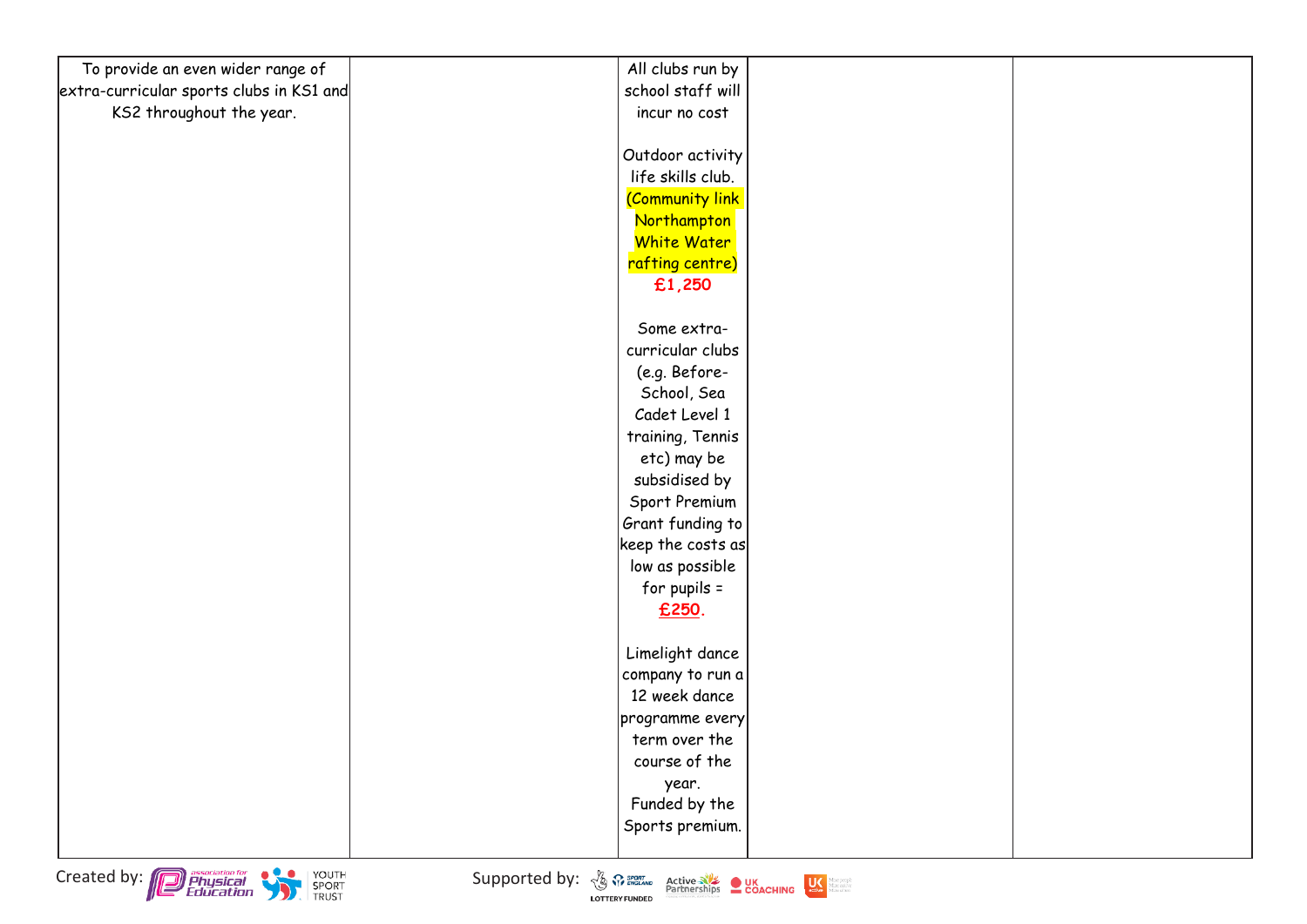|                                                                         |                                                                                                                                                                                                                                                                                                                                                                                    | <b>Community link</b><br>with Limelight<br>Dance company)<br>$=$ £2,100 |  |
|-------------------------------------------------------------------------|------------------------------------------------------------------------------------------------------------------------------------------------------------------------------------------------------------------------------------------------------------------------------------------------------------------------------------------------------------------------------------|-------------------------------------------------------------------------|--|
| Develop a rolling programme of intra-<br>school sports for KS1 and KS2. | All pupils have the opportunity to<br>engage in at least one competitive<br>event within school, outside of<br>Sports Day.<br>AH and WC to organise<br>competitions. RC to ensure<br>competitions are resourced and all<br>equipment is audited before-hand;<br>any new kit will be ordered in good<br>time. Medals and certificates<br>organised by AH                            | Medals and<br>resources =<br>£200                                       |  |
| Link with NTFC who provide an after<br>school club.                     | This gives the children in KS1 to<br>take part in a club. Previously this<br>club has been charged by to re-coup<br>some of the outgoing money,<br>however this year it can be costed<br>in allowing us to offer this club for<br>free.<br>The charge also encompasses an<br>afternoon per week where Year 5<br>interventions take place under the<br>Premier League Stars banner. | £6840                                                                   |  |



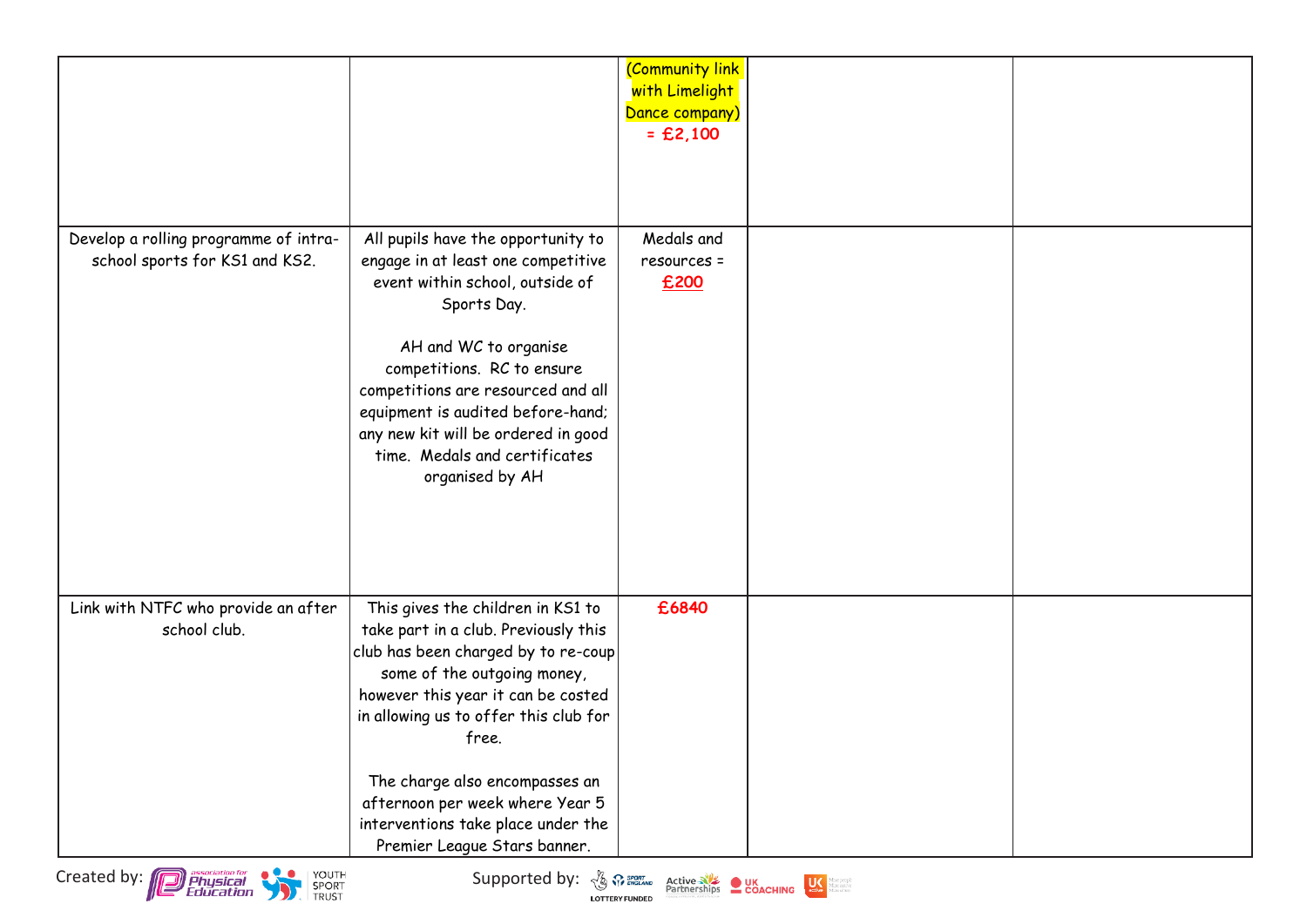|                                                                                                                                                                         | Key indicator 5: Increased participation in competitive sport                                                                                                                                                                                                                                                                                                                                                                                                                                                              |                                                                                             |                                                                                                   | Percentage of total allocation:             |
|-------------------------------------------------------------------------------------------------------------------------------------------------------------------------|----------------------------------------------------------------------------------------------------------------------------------------------------------------------------------------------------------------------------------------------------------------------------------------------------------------------------------------------------------------------------------------------------------------------------------------------------------------------------------------------------------------------------|---------------------------------------------------------------------------------------------|---------------------------------------------------------------------------------------------------|---------------------------------------------|
|                                                                                                                                                                         |                                                                                                                                                                                                                                                                                                                                                                                                                                                                                                                            |                                                                                             |                                                                                                   | $£700 - 3%$                                 |
| <b>Intent</b>                                                                                                                                                           | Implementation                                                                                                                                                                                                                                                                                                                                                                                                                                                                                                             |                                                                                             | <b>Impact</b>                                                                                     |                                             |
| Your school focus should be clear<br>what you want the pupils to know<br>and be able to do and about<br>what they need to learn and to<br>consolidate through practice: | Make sure your actions to<br>achieve are linked to your<br>intentions:                                                                                                                                                                                                                                                                                                                                                                                                                                                     | <b>Funding</b><br>allocated:                                                                | Evidence of impact: what do<br>pupils now know and what<br>can they now do? What has<br>changed?: | Sustainability and suggested<br>next steps: |
| To host a range of inter-school<br>competitions with local primaries at<br>Standens Barn throughout the year in<br><b>KS2.</b>                                          | In-line with the NTSSF fixture<br>programme, Standens Barn (the hub<br>school) is listed as one of the 'host<br>schools' for competitive sport in the<br>2020-2021 fixtures list for a range<br>of sports.<br>AH and WC to continue to liaise with<br>other local primary schools and<br>ensure invites are handed out in<br>good time.<br>AH to ensure competitions are<br>resourced and all equipment is<br>audited before-hand; any new kit<br>will be ordered in good time. Medals<br>and certificates organised by RC | N/A                                                                                         |                                                                                                   |                                             |
| To play regular competitive fixtures<br>against other schools in a range of<br>sports throughout the year.<br>YOUTH<br>Created by: <b>Department</b><br>SPORT<br>TRUST  | Term 1 - Term 6. Rolling programme<br>of competitive fixtures in a range of<br>sports.<br>AH and WC to co-ordinate fixtures<br>through the NTSSF.<br>All children in KS2 have the<br>opportunity to play competitively<br>against other schools on a regular<br>Supported by: $\frac{1}{\sqrt{2}}$ $\frac{S}{N}$ $\frac{SPOHT}{EMGLAND}$                                                                                                                                                                                   | £200 for<br><b>NTSSF</b><br>partnership.<br><b>Active NE OR UK</b><br>Partnerships COACHING | $\bigcup_{\text{active}}$<br>Marepeople<br>Mareactive<br>Mareoften                                |                                             |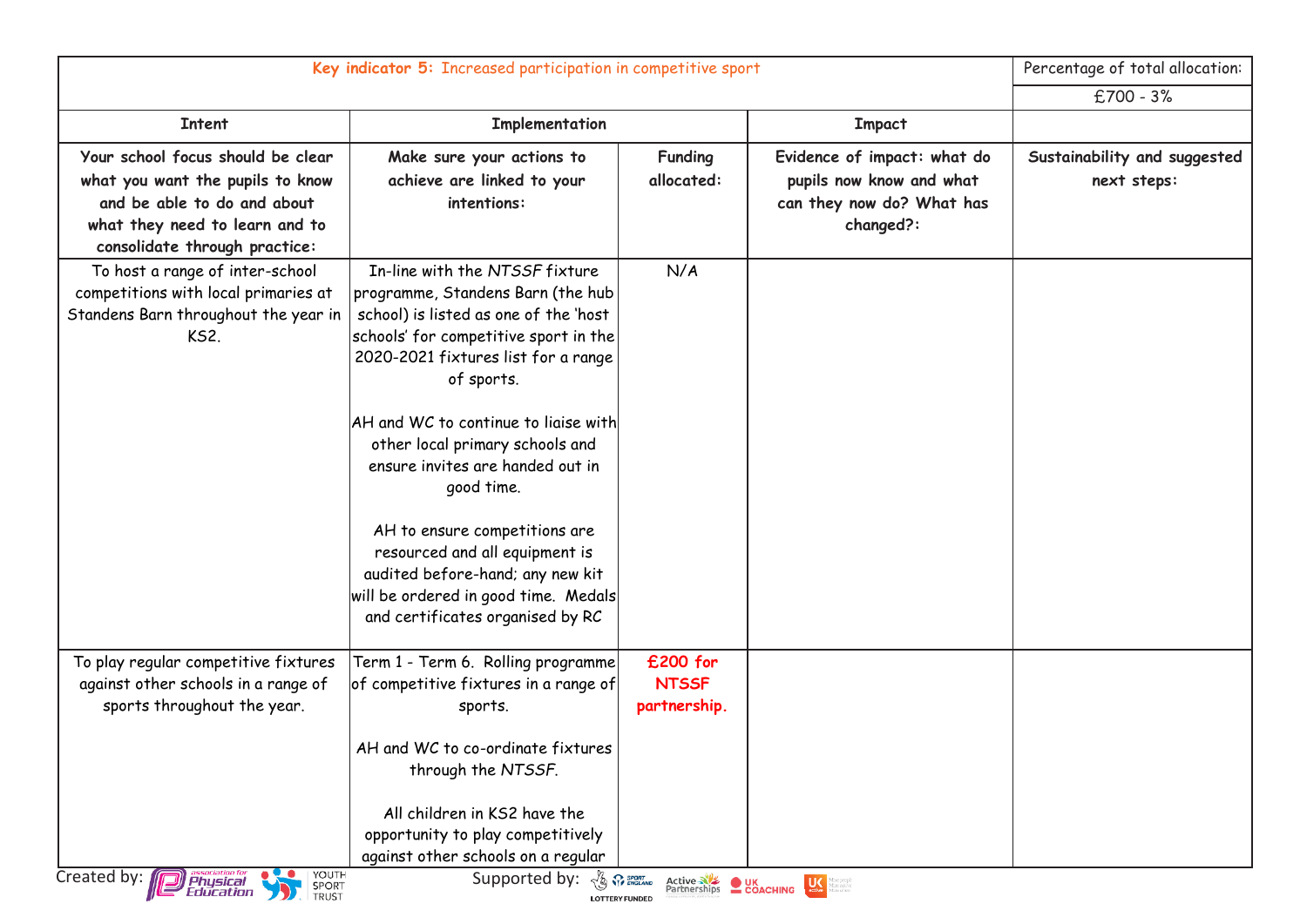|                                                                                                                    | basis.<br>Children in KS1 have the opportunity<br>to play in multi-skills NTSSF<br>festivals throughout the year (x3<br>events timetables 2018/19).                                                                                                                                                                             |                  |  |
|--------------------------------------------------------------------------------------------------------------------|---------------------------------------------------------------------------------------------------------------------------------------------------------------------------------------------------------------------------------------------------------------------------------------------------------------------------------|------------------|--|
| To participate in cluster sporting<br>competitions with other schools in a<br>range of sports throughout the year. | Term 1 - Term 6. Programme of<br>Level 2 competitions in a range of<br>sports throughout the year.<br>Progression to Level 3 competitions<br>if successful at Level 2.<br>School has continued to be involved<br>with the Schools Sports<br>Partnership. The Partnership are<br>running 'Virtual' games at the<br>current time. | Allocated above. |  |
| To participate in the 2020/21 Strictly<br>Come Dancing inter-school competition*<br>Subject to guidance.           | Money to be allocated to this as it<br>has been successful in previous<br>years. Although the current climate<br>may not allow for this to happen,<br>allocated money can be used if it is<br>allowed later in the school year.                                                                                                 | £500             |  |

| Yearly Allocation                         | £19050                  |                                                                                                     |  |                        |
|-------------------------------------------|-------------------------|-----------------------------------------------------------------------------------------------------|--|------------------------|
| Money left over<br>from previous<br>year. | £8366                   |                                                                                                     |  |                        |
| Total                                     | £27416                  |                                                                                                     |  |                        |
| Total Projected<br>Spend                  | £27426                  |                                                                                                     |  |                        |
| Created by: <b>Proprietion</b> tor        | YOUTH<br>SPORT<br>TRUST | Supported by: $\frac{N}{2}$ $\frac{S}{N}$ sport Active and Active COACHING<br><b>LOTTERY FUNDED</b> |  | <b>Mare Marcactive</b> |